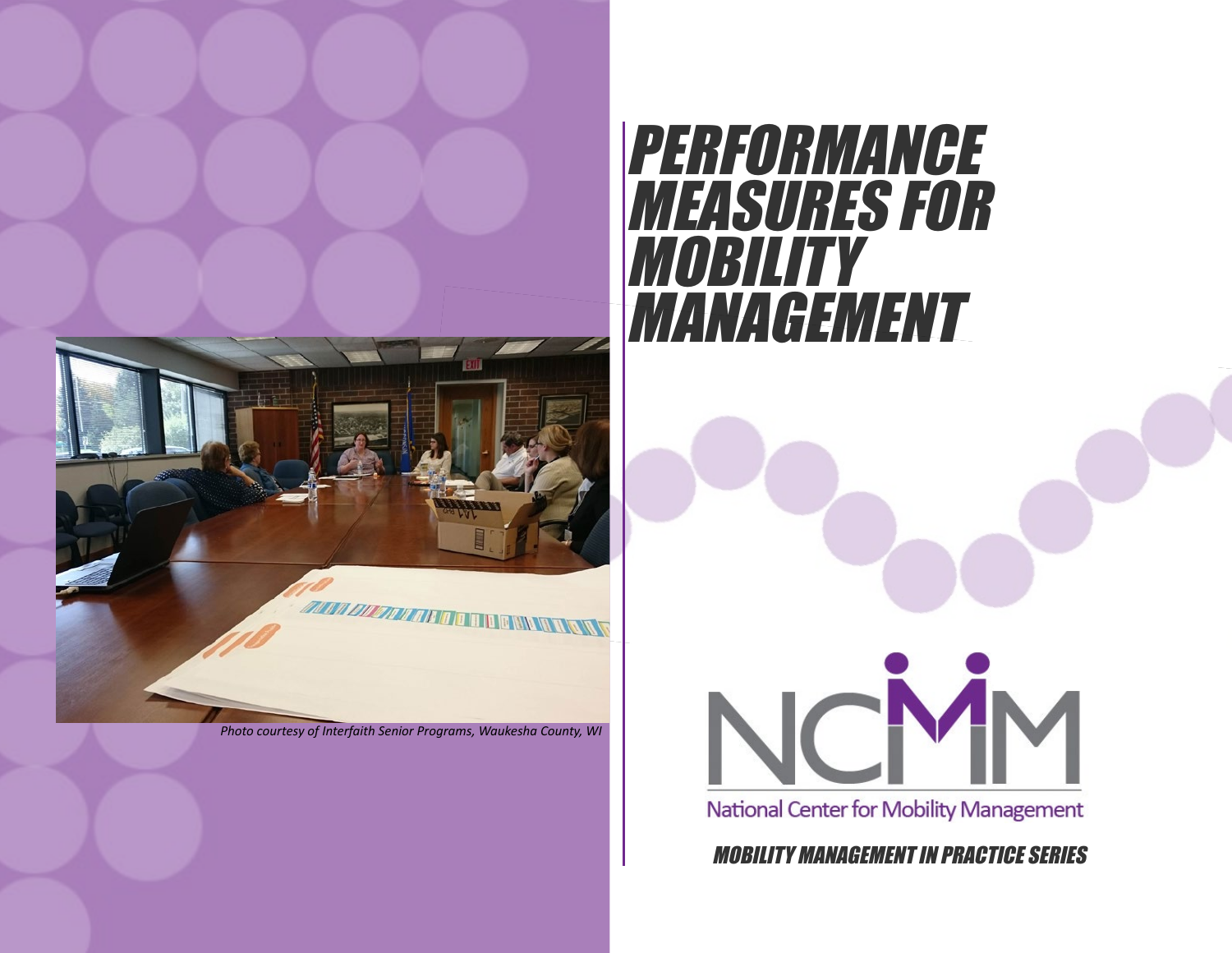*This brief explains the value of performance measurement to mobility management. It lays out a process for developing a performance measurement strategy, and suggests measures for a range of mobility management activities and ways to effectively share and leverage performance measurement results.* 

Mobility management is a customer-focused approach to creating and implementing transportation solutions—both on an individual and system level—that respond to a community's identified mobility needs. It leverages all available transportation resources, focusing less on who owns and operates those resources and more on how to combine access to those resources to meet mobility needs affordably, efficiently, and effectively. Mobility management

- Understands and responds to the travel needs of individuals in a sustainable way
- Encourages providers to be creative, disrupting business as usual where necessary by looking anew at services and innovating solutions
- Offers a full range of travel alternatives to the single-occupant vehicle, such as mass transit, cycling and pedestrian modes, shared rides, volunteer-operated services, and private options
- Offers customers a single point of access to multiple travel modes
- Is built upon the work of community-wide partnerships involving multiple stakeholders

As more transportation and human service agencies engage in and fund mobility management services, they will want to know the impact of these efforts on their broader programs and in communities. This brief addresses this need for data through a discussion of

- How to develop performance measures for mobility management activities
- What those measures might look like
- How to share performance measure data with stakeholders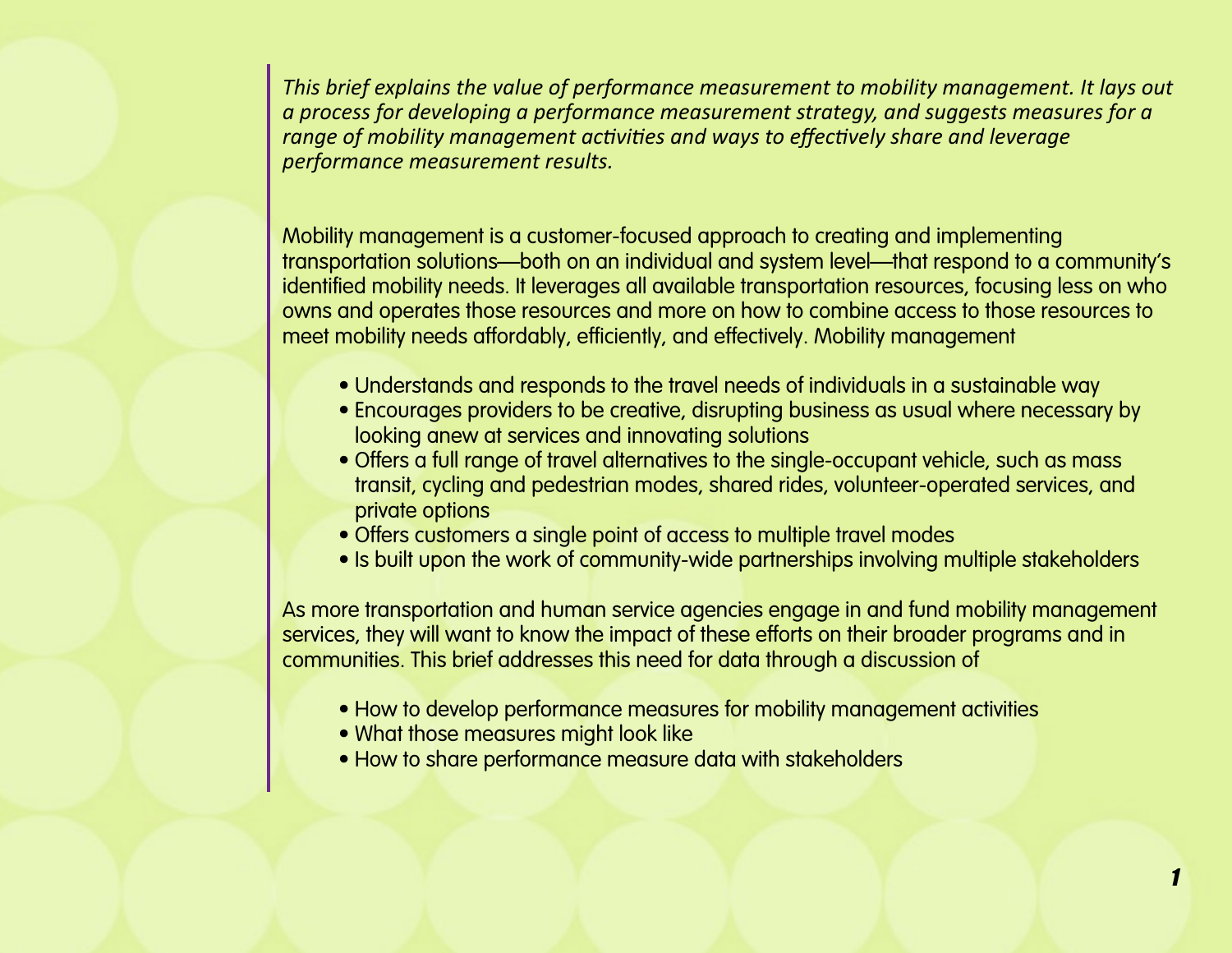# PERFORMANCE MEASUREMENT

**P**erformance measurement refers to the routine measurement of program inputs, outputs, outcomes, and impacts related to an organization's mission, vision, goals, and objectives. By regularly monitoring program operations, a mobility management program can

- Measure progress toward targets and goals
- Engage in informed decision making
- Guide operational changes that will eventually lead to better utilization of resources and improved outcomes



*Photo courtesy of Capital District Transportation Authority*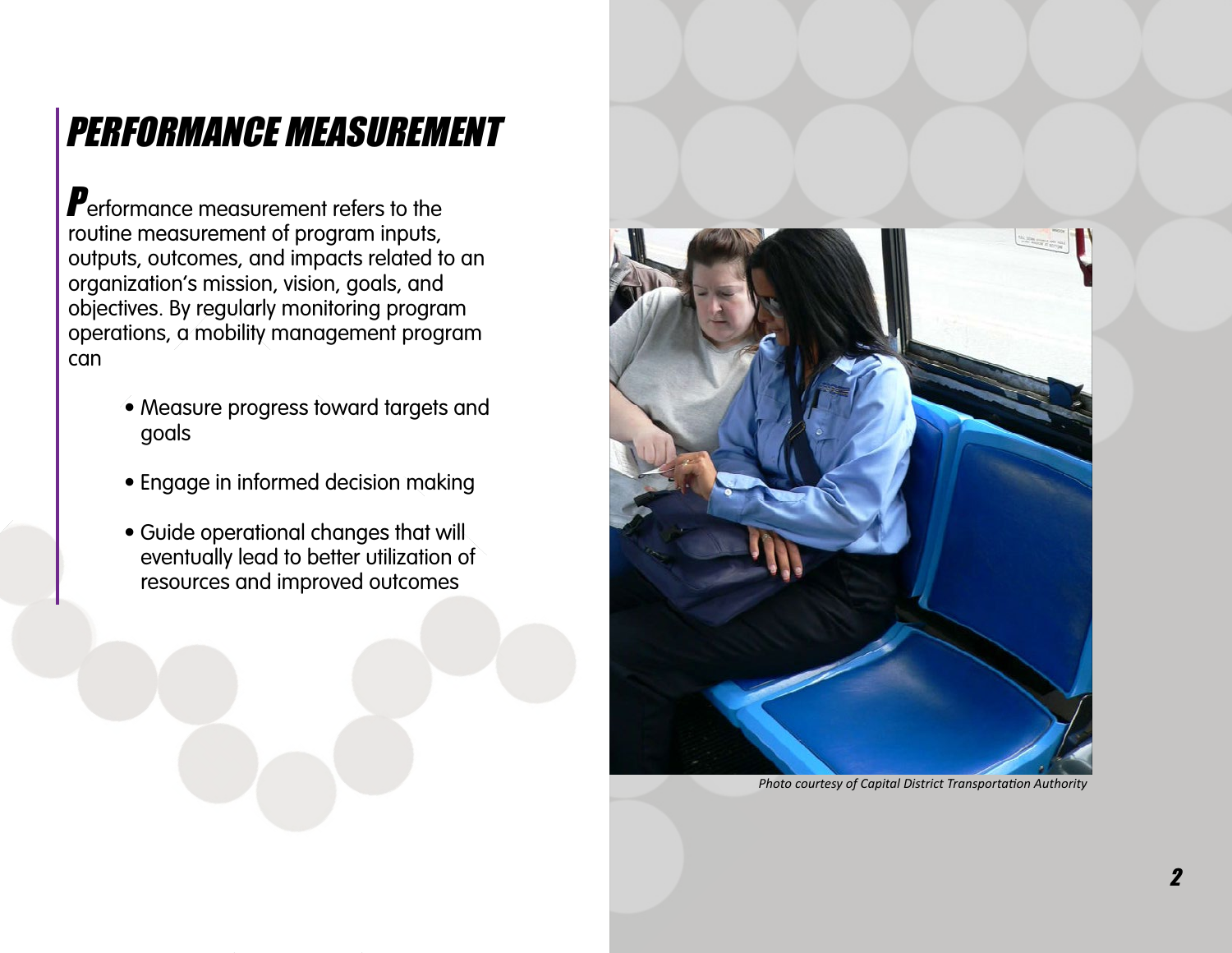### Mission, Vision, Goals, and Objectives

A *mission statement* describes the overall purpose of the organization, reflecting the organization's products and services, markets, and values. A *vision statement*  can be thought of as the "artist's rendering" of the achievement of the mission. It conjures up a common image for all the organization's leadership, staff, and supporters as to the destination of their work together and characterizes how the organization will get there. *Goals* describe longer term (3–10 year) intended outcomes, often with measurable targets. The applicable time period of goal statements included in *strategic plans*—that is, detailed statements with specific operational strategies to achieve program or organizational goals—is usually consistent with the term of the strategic plan, generally 5–10 years.

*Objectives* are more immediate statements of how progress toward longer term goals will be measured; they tend to be specific mileposts achievable within 1–3 years. Each objective should fit the characteristics noted by the acronym "S.M.A.R.T.": that is, the objectives should be

- **S**pecific Describe in clear terms the who, what, how, and where of an activity or series of activities
- **M**easurable Define results that are quantifiable in raw numbers or percentages and that can be compared with baseline data to show progress
- **A**ttainable Describe concrete results that can be achieved within the set amount of time
- **R**elevant Clearly relate back to the organization's goals
- **T**ime-oriented Be planned to be accomplished within a clearly defined time period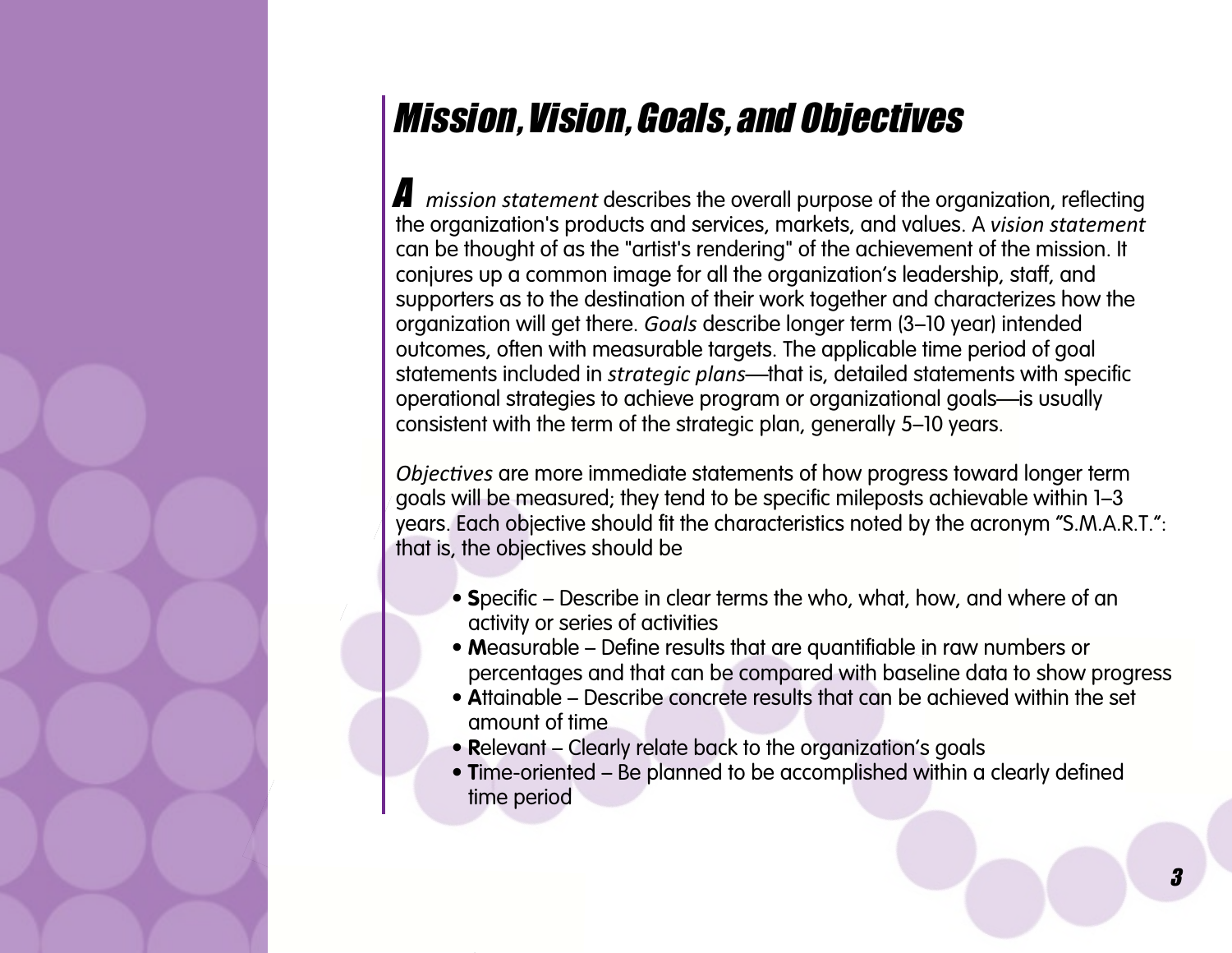Matching objectives to these characteristics allows a mobility management program to develop clear statements and measure progress toward achieving its goals. Here is an example of a formula that can be used for drafting objectives:



*Example: We will market our one-call transportation information services at 15 senior housing complexes by December 31 to increase the usage of the one-call center among individuals age 70 and older.*

*"Mobility Management is such a necessary service. I have witnessed how transportation access plays a vital role in supporting independence and livelihood. It is of utmost importance to be able to measure and demonstrate its value in and for our communities."* 

> *-Erica Petrie, Mobility Manager Area Agency on Aging 3, Lima, OH*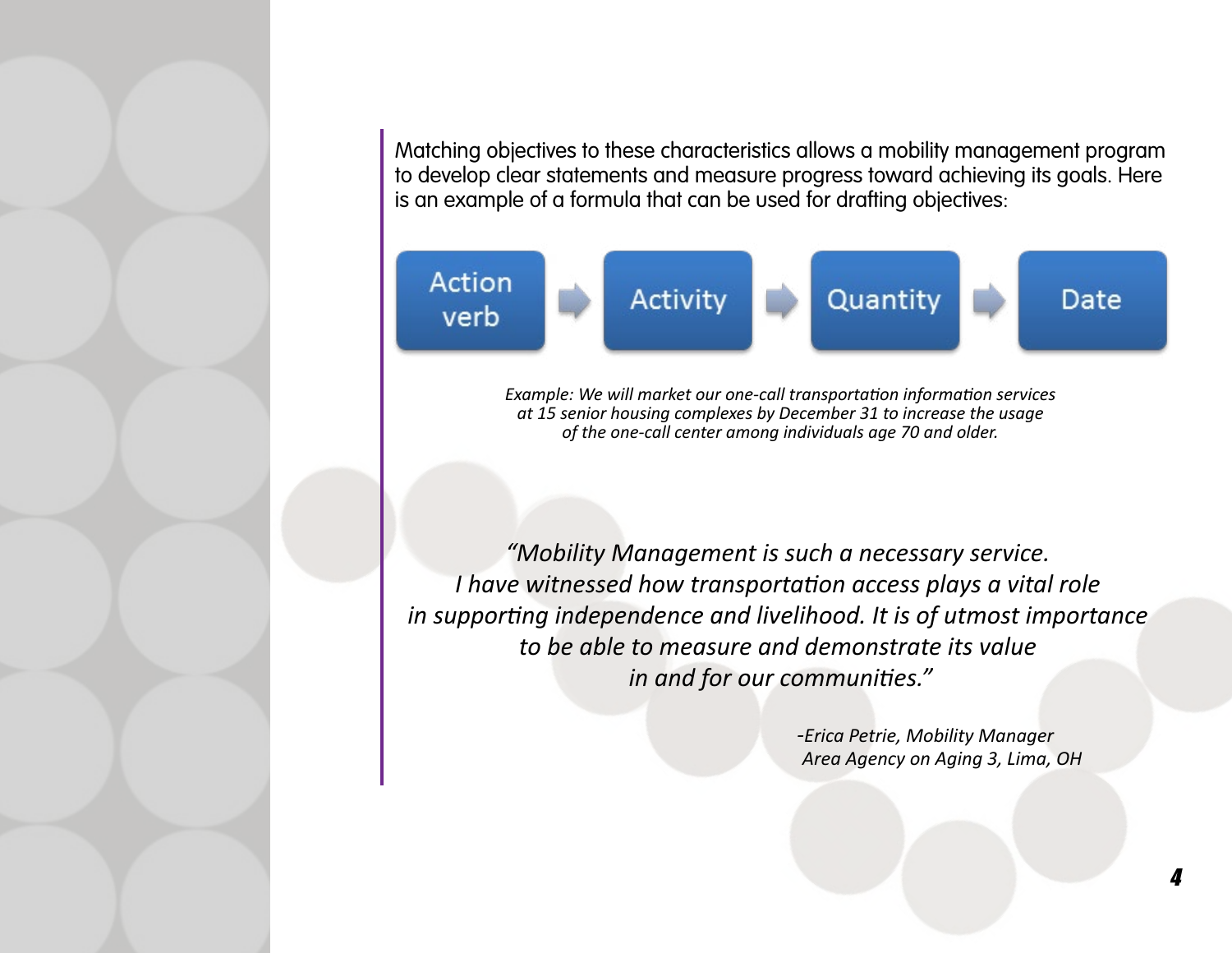## PERFORMANCE MEASURES

A *performance measure* is objective evidence related to a particular activity that, when compared with baseline, historic evidence, or an intended target, shows how well performance is moving in the direction of the desired end result.<sup>1</sup> Performance measures should *always* be created within the context of an organization's stated mission, vision, and objectives. Each mobility management activity is securely tied to these statements, and should move the organization further toward achieving them. The mobility management program itself should have a clear mission and vision, as well as goals against which progress toward mission achievement can be measured. In multi-agency mobility management efforts, all participating organizations support and participate in setting, collecting, and using performance measures.

Creating performance measures requires mobility managers to be able to articulate the following:

- 1. The organization's and mobility management program's mission and vision
- 2. The goals of the mobility management program, including the desired results
- 3. The short-term, concrete, measureable objectives for achieving the program's goals over the next 1–3 years
- 4. The resources realistically available to apply to the mobility management activities
- 5. The relationship among inputs, outputs, outcomes, and impacts. A logic model is a graphical depiction that can be a useful tool for demonstrating these relationships and for communicating the purpose of a program with stakeholders.<sup>2</sup>
- 6. Possible targets for outputs, outcomes, and impacts that can be realistically achieved given the level of funding and the level of activity. Historical performance measures (e.g., baseline levels) are often the best basis for setting targets; without those, it can be difficult to measure program achievements.
- 7. Awareness of factors in addition to the program that can affect the results achieved, such as the economy, characteristics of the service recipients, etc.
- 8. A plan for using the results of performance measurement to improve mobility management activities.

1 Adapted from Barr S: [A Definition of What a Performance Measure Really Is](http://staceybarr.com/measure-up/a-definition-of-what-a-performance-measure-really-is) <sup>2</sup>See, for example, the <u>[W.K. Kellogg Foundation Logic Model Development Guide](https://www.wkkf.org/resource-directory/resource/2006/02/wk-kellogg-foundation-logic-model-development-guide)</u>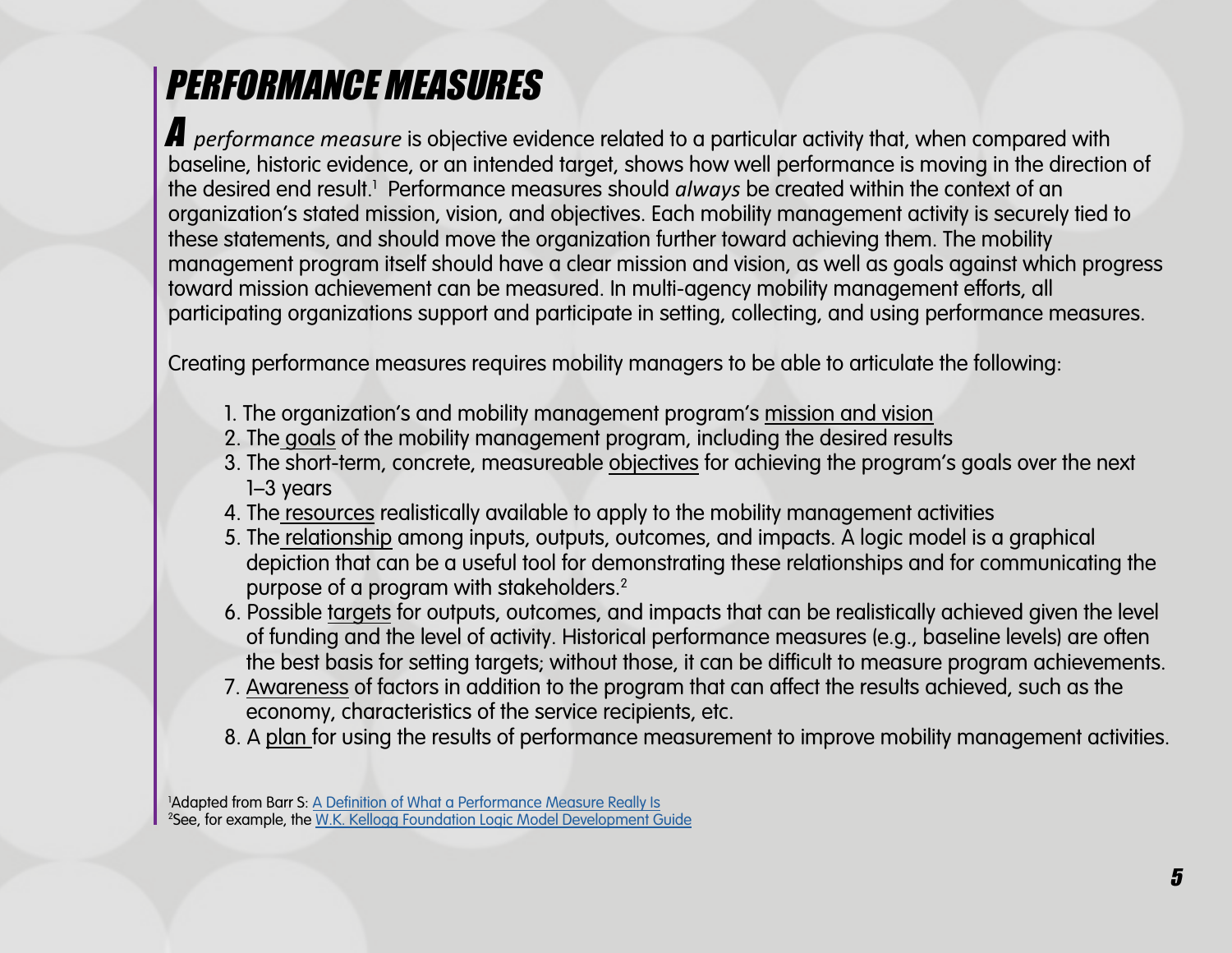Performance measures should never be developed pro forma or "just because they are required." Done well, performance measures guide decision making and planning, document the value of mobility management activities, promote accountability, enhance transparency, and improve communication among stakeholders, including funders. It is critical for mobility managers to understand how to develop measures that reflect the outcomes and impacts of their efforts so that they can 1) improve their mobility management programs and 2) make their business case for additional investment and support of those programs.

Mobility managers should develop measures and capture data in the five basic categories of performance measures, showing the level of change over a defined time period for each:

- Inputs ("What did we invest?"): Quantifiable measures of resources used in the activity (e.g., financial resources, in-kind services, person hours, capital resources)
- Outputs ("What and how much was produced?"): Quantifiable measures of the activities produced with those resources. Typical outputs are the number of people served, the number of hours of service, the number of one-way trips provided, or other tangible, countable results of program activities.
- Outcomes ("What difference did our program's activities make?"): Quantifiable short-term, intermediate, and long-term results of an activity in the context of the organization's mission and vision that can be reasonably attributed to the activity
- Customer satisfaction ("How did our activities measure up to the expectations of program stakeholders?"): Quantifiable measures that indicate the quality of services provided based on the perspective of service recipients, funders, or other interested stakeholders (e.g., caregivers, partners)
- Impacts ("What broader levels of change can we attribute to our activities?"): Measures of how the lives of individuals and other stakeholders have changed because of the activities. Impacts are often longer term and may be more difficult to attribute to the program because of the number of external factors that can influence change in a particular area.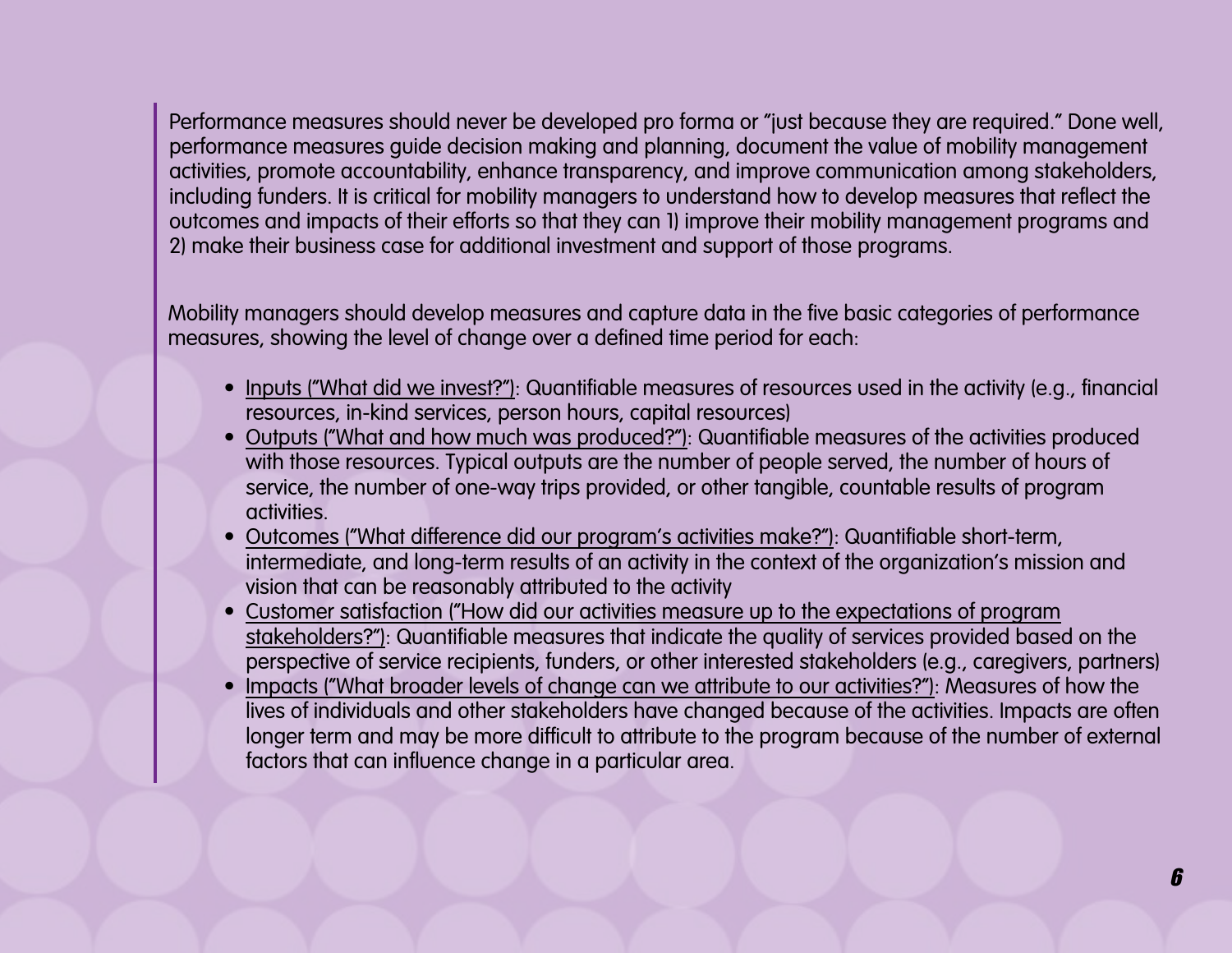The chart below offers sample inputs, outputs, outcomes, and impacts for a regional one-call center scheduling rides to health care:

| Input                           | Staff time and financial resources to establish and market a regional<br>one-call center that can be used by a targeted customer group (e.g.,<br>seniors over age 70) to schedule rides                                |  |
|---------------------------------|------------------------------------------------------------------------------------------------------------------------------------------------------------------------------------------------------------------------|--|
| Output                          | # of rides scheduled through the one-call center by the target<br>customer group, measured against the baseline                                                                                                        |  |
| Outcome                         | Decrease in the # of missed appointments at local health care<br>centers directly attributable to members of the target customer<br>group finding a ride via the one-call center                                       |  |
| <b>Customer</b><br>Satisfaction | % of riders satisfied with the customer service provided by one-call<br>center staff<br>% of riders satisfied with the accuracy of information<br>% of riders expressing overall satisfaction with the one-call center |  |
| <b>Impact</b>                   | Improvement in the health status of riders accessing information<br>through the regional one-call center                                                                                                               |  |

Simultaneously with crafting performance measures, mobility managers should also determine how the data needed to measure progress will be collected. For example, *outputs* are often counted, such as the number of people touched by or taking part in an activity, the number of events hosted, website analytics (e.g., number of downloads or visits), etc. *Outcomes* and *customer satisfaction*, often expressed in percentages, are measured through survey results (internal and external) and random sample interviews; outcomes can also be measured by analyzing fiscal data or other previously determined evidence against baseline data after an activity has been implemented. *Impacts* can be measured as the broader results of the activities, and may involve gathering data from partners in addition to internal and other external data.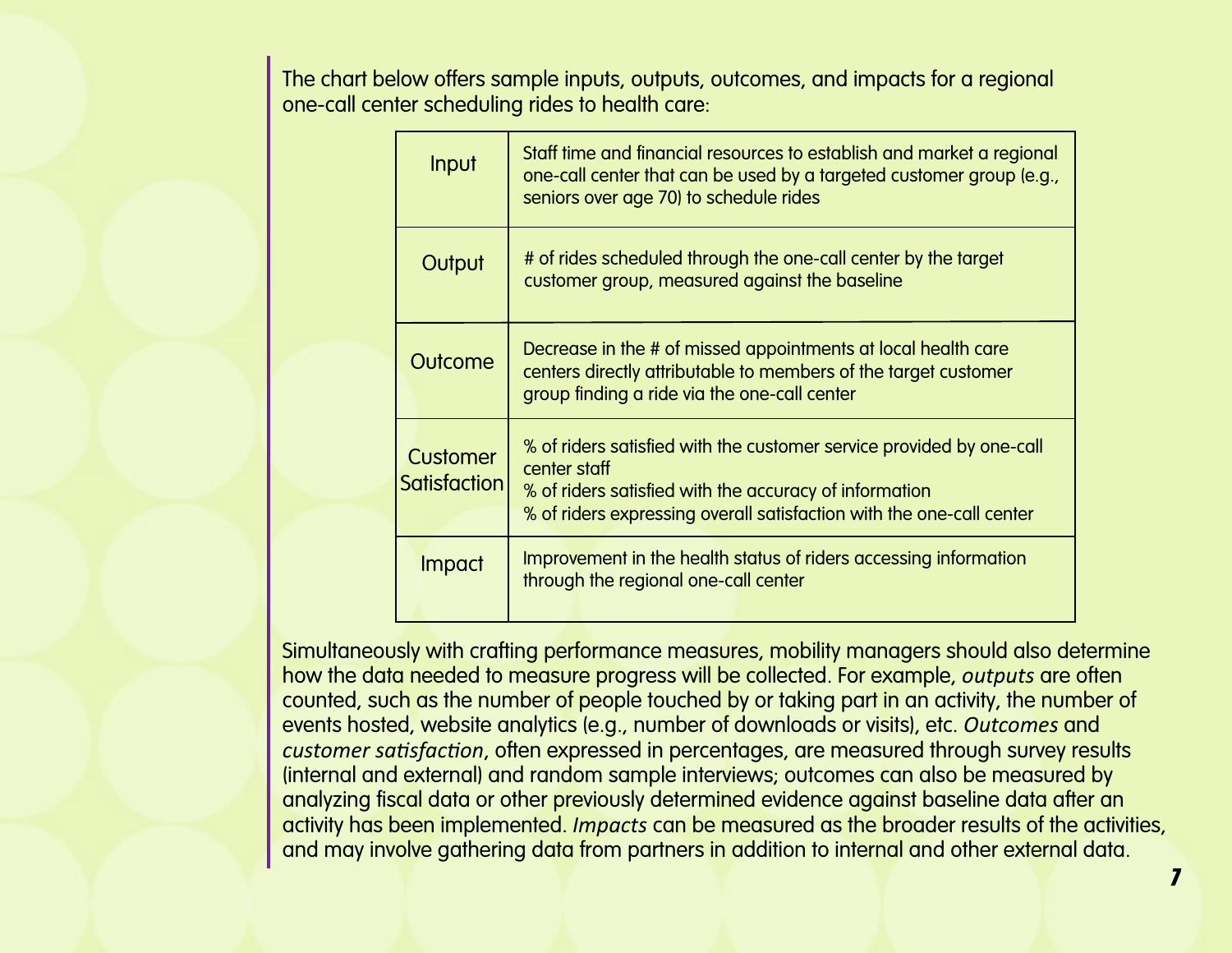

#### PERFORMANCE MEASURES FOR MOBILITY MANAGEMENT PROGRAMS

Mobility management programs share some basic characteristics; for example, they all strive to simplify access to transportation services, achieve greater efficiency and productivity in delivering transportation services so that more people can benefit, and offer services characterized by greater choice and high quality. Performance measures pertaining to the activities of the lead mobility management agency as well as those of its partners will help to indicate if these goals are being met.

For example, to achieve the goal of improved efficiency and productivity among a community's transportation providers by coordinating services through the lead mobility management agency, improvement should be seen in program outputs such as

- Increased percentage of the local transportation operators participating in mobility management activities
- Increase in number of agencies formally involved by written agreement in mobility management activities
- Number of agencies informally involved in mobility management activities (but with no formal agreements)
- Decrease in number of mobility services provided in the service area that are not part of ongoing mobility management activities
- Increased percentage of the community's transportation vehicles dispatched by the lead agency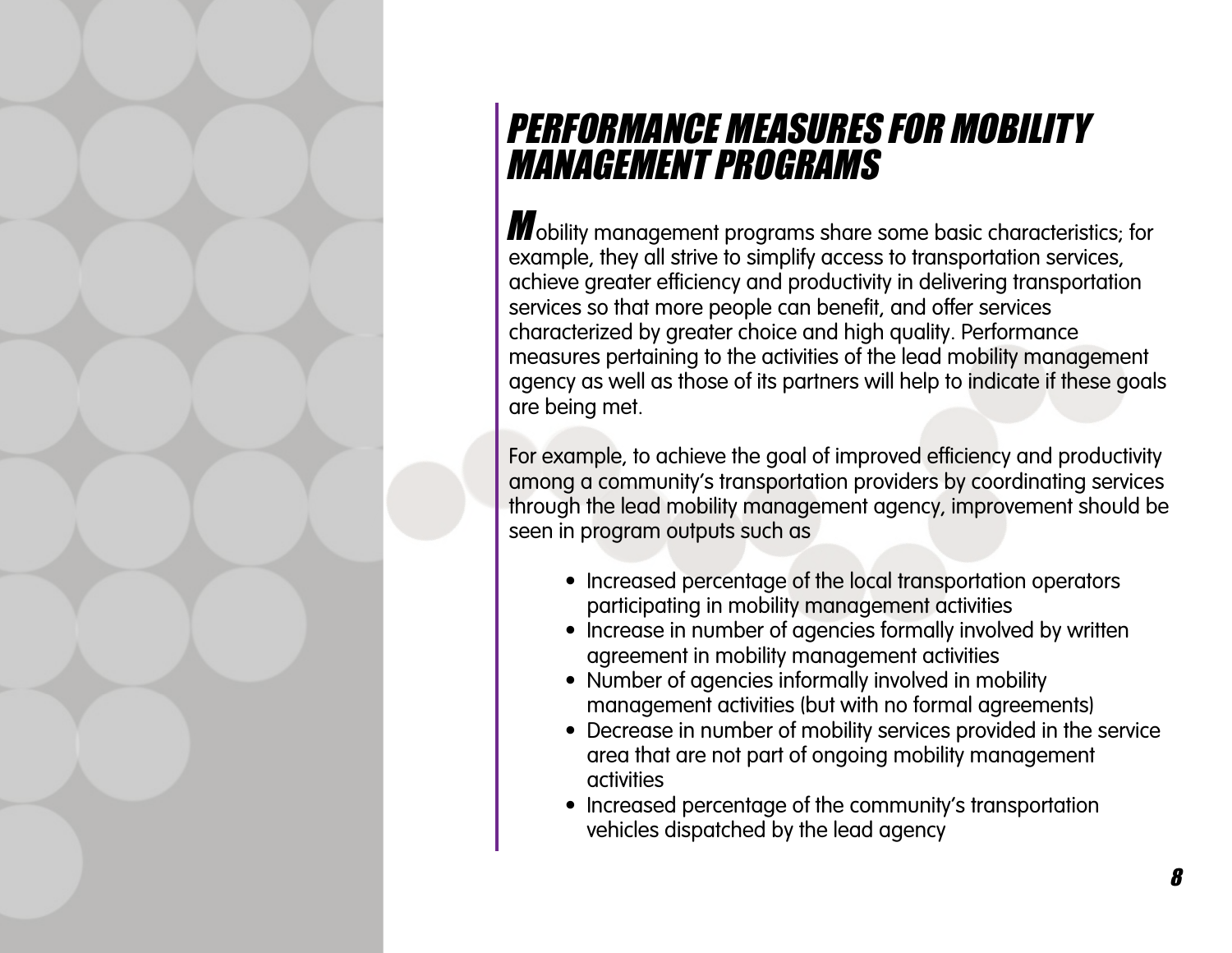For performance measures reflecting the overall operations of transportation activities in the community, all transportation providers and purchasers in a community should be reporting their activities to the lead mobility management agency.

These program outputs should eventually lead to longer-term outcomes such as

- More mobility for a greater number of community residents
- Greater customer satisfaction
- Greater cost-effectiveness in the provision of community-wide transportation services

The table below offers potential performance measures for different mobility management activities. It is not an exhaustive list; as noted above, measures should be customized to each mobility management program's mission, goals, and objectives.

| <b>MM</b>                                      | Input                                                                                                                                                                                                                                                                                       | Output                                                                                                                                                                                                                                                                                                                                                                                                                                                                           | <b>Outcomes/Impact</b>                                                                                                                                                                                                                | <b>Satisfaction</b>                                                                                                                                                                                     |
|------------------------------------------------|---------------------------------------------------------------------------------------------------------------------------------------------------------------------------------------------------------------------------------------------------------------------------------------------|----------------------------------------------------------------------------------------------------------------------------------------------------------------------------------------------------------------------------------------------------------------------------------------------------------------------------------------------------------------------------------------------------------------------------------------------------------------------------------|---------------------------------------------------------------------------------------------------------------------------------------------------------------------------------------------------------------------------------------|---------------------------------------------------------------------------------------------------------------------------------------------------------------------------------------------------------|
| <b>Activity</b>                                | <b>Measures</b>                                                                                                                                                                                                                                                                             | <b>Measures</b>                                                                                                                                                                                                                                                                                                                                                                                                                                                                  | <b>Measures</b>                                                                                                                                                                                                                       | <b>Measures</b>                                                                                                                                                                                         |
| <b>Coordinated</b><br>rides across<br>agencies | • Allocated salary/<br>fringe of each agency's<br>coordinator<br>• Allocated salary/<br>fringe for each agency's<br>management to set up<br>coordinated system<br>• Cost of software for<br>coordinating rides<br>• Fully allocated cost of<br>each one-way trip<br>provided by each agency | $\bullet$ # of one-way trips<br>agency provided that also<br>served clients of other<br>agencies<br>$\bullet$ # of one-way trips<br>agency's clients made on<br>another agency's vehicle<br>$\bullet$ % of an agency's<br>rides that were a<br>coordinated ride (with<br>other agency clients) vs.<br>total number of agency's<br>rides<br>• % of all rides for<br>agency's clients provided<br>by another agency vs.<br>number of all rides<br>provided for agency's<br>clients | $\bullet$ # of total<br>per-passenger trips across<br>partners (vs. baseline<br>before coordination)<br>• % drop in trip denials<br>due to no available<br>capacity<br>• % decrease in fully<br>allocated cost of rides per<br>client | • % of passengers<br>indicating they could now<br>travel when before they<br>might not have had a ride<br>• % of passengers<br>satisfied with level of<br>customer service within<br>coordinated system |

#### **Sample Performance Measures**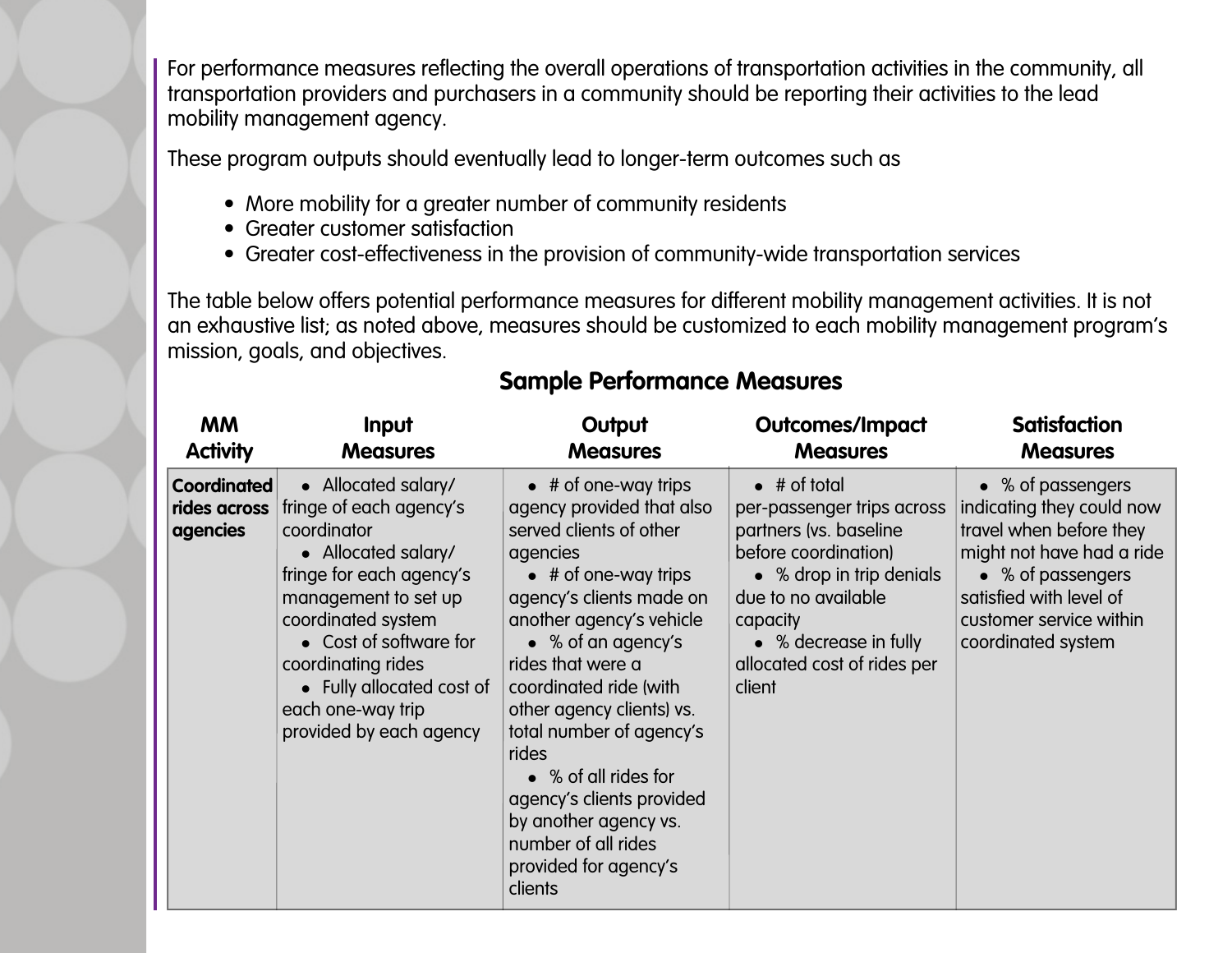| <b>MM</b><br><b>Activity</b>                                                                                                     | Input<br><b>Measures</b>                                                                                                                                                                                                                                                                                            | Output<br><b>Measures</b>                                                                                                                                                                                                                                                                                                                           | <b>Outcomes/Impact</b><br><b>Measures</b>                                                                                                                                                      | <b>Satisfaction</b><br><b>Measures</b>                                                                                                                                                                                                                                                                                              |
|----------------------------------------------------------------------------------------------------------------------------------|---------------------------------------------------------------------------------------------------------------------------------------------------------------------------------------------------------------------------------------------------------------------------------------------------------------------|-----------------------------------------------------------------------------------------------------------------------------------------------------------------------------------------------------------------------------------------------------------------------------------------------------------------------------------------------------|------------------------------------------------------------------------------------------------------------------------------------------------------------------------------------------------|-------------------------------------------------------------------------------------------------------------------------------------------------------------------------------------------------------------------------------------------------------------------------------------------------------------------------------------|
| Volunteer<br><b>Driver</b><br>Program                                                                                            | • Allocated salary/<br>indirect costs of volunteer<br>driver coordinator<br>• Costs of payments for<br>incentives/mileage to<br>volunteer drivers<br>• Indirect costs (e.g.,<br>liability insurance)<br>• Allocated salary costs<br>of agency's management<br>to set up and oversee<br>program<br>• Marketing costs | • Total number of<br>volunteer drivers<br>• % of volunteer drivers<br>that are new<br>• Number of customers<br>served<br>• % of total customers<br>served that were new<br>customers<br>$\bullet$ # of one-way trips<br>made w/volunteer drivers<br>(vs. baseline)<br>$\bullet$ # of hours volunteer<br>driver services available<br>(vs. baseline) | • % of customers who<br>indicated they could not<br>have traveled without the<br>volunteer transportation<br>service<br>• Increase in number<br>of destinations customers<br>now able to reach | • % customers satisfied<br>with volunteer driver<br>service                                                                                                                                                                                                                                                                         |
| <b>Centralized</b><br>call center<br>for trans-<br>portation<br>information<br>(for multiple<br>transporta-<br>tion<br>services) | • Allocated salary/fringe<br>for call center staff<br>• Capital costs for call<br>center<br>• Indirect costs for call<br>center<br>• Allocated salary/fringe<br>for agencies' management<br>to set up and oversee<br>program<br>• Marketing costs                                                                   | • Average # phone calls<br>received/month<br>• Number of new<br>customers generated as<br>a result of information on<br>site (or due to call)                                                                                                                                                                                                       | • Growth in average #<br>of phone calls/month (vs.<br>baseline)<br>• % of calls that led to a<br>completed ride<br>• % decrease in<br>cost-per-call vs. baseline                               | • % of customers<br>indicating the information<br>they received was useful<br>• % of customers<br>indicating they received<br>good customer service<br>% of customers<br>satisfied with the<br>experience learning about/<br>booking/accessing the<br>ride vs. % satisfied with<br>how this occurred through<br>previous operations |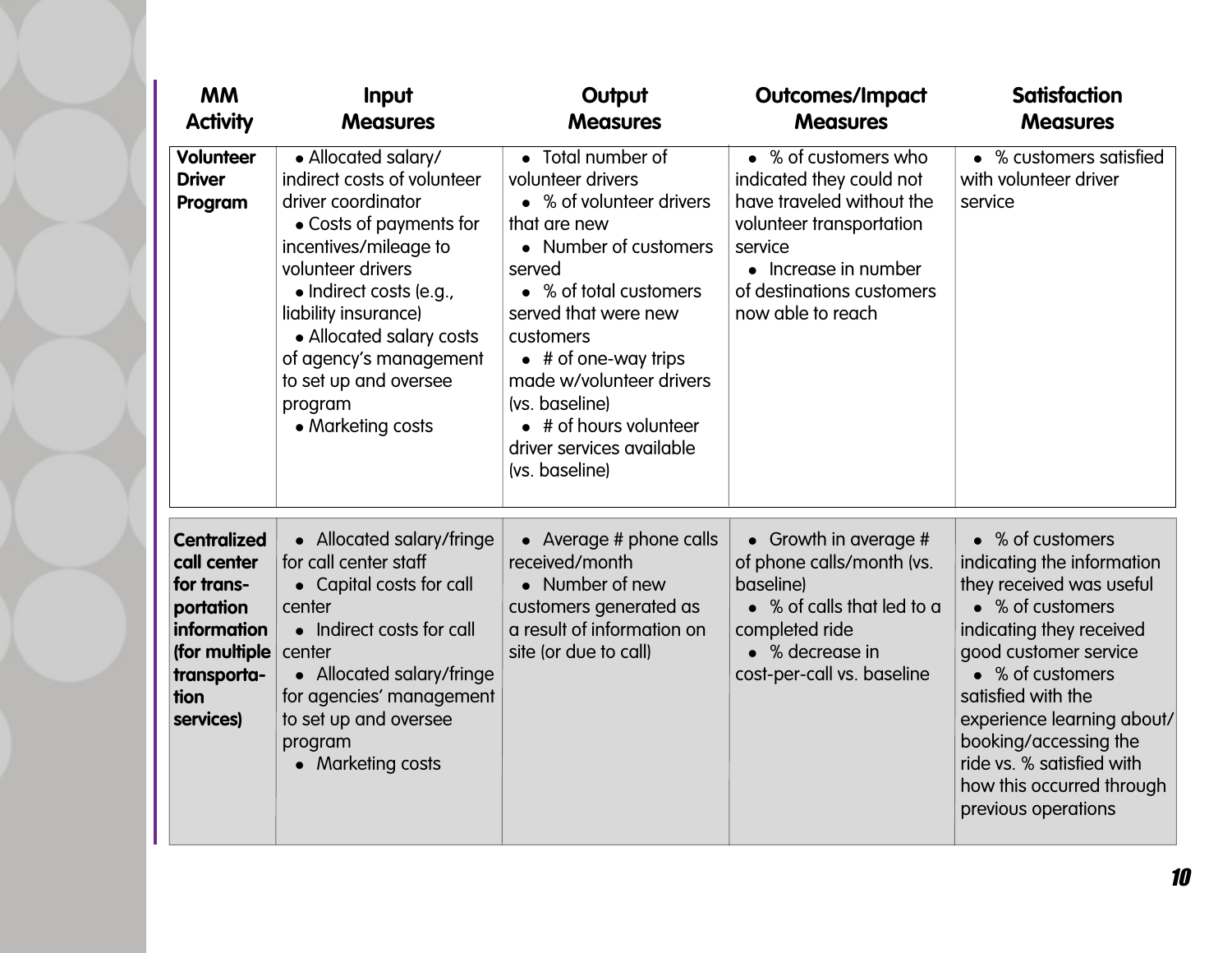| <b>MM</b><br><b>Activity</b>                          | Input<br><b>Measures</b>                                                                                                                                                                                                                                                                      | Output<br><b>Measures</b>                                                                                                                                                                                                                                                                                                                                 | <b>Outcomes/Impact</b><br><b>Measures</b>                                                                                                                                                                                                                                                                                                                                          | <b>Satisfaction</b><br><b>Measures</b>                                                                                                                                                                                                                                                                                                                                              |
|-------------------------------------------------------|-----------------------------------------------------------------------------------------------------------------------------------------------------------------------------------------------------------------------------------------------------------------------------------------------|-----------------------------------------------------------------------------------------------------------------------------------------------------------------------------------------------------------------------------------------------------------------------------------------------------------------------------------------------------------|------------------------------------------------------------------------------------------------------------------------------------------------------------------------------------------------------------------------------------------------------------------------------------------------------------------------------------------------------------------------------------|-------------------------------------------------------------------------------------------------------------------------------------------------------------------------------------------------------------------------------------------------------------------------------------------------------------------------------------------------------------------------------------|
| One-on-one<br>mobility<br>manage-<br>ment<br>services | • Allocated salary/fringe<br>for mobility manager<br>• Cost of training for<br>mobility manager<br>• Capital (in-office) costs<br>for mobility management<br><b>activities</b><br>Allocated salary/fringe<br>for agency's management<br>to set up and oversee<br>program<br>• Marketing costs | • Average # of<br>customers helped/month<br>• Ratio of # of<br>customers served to # of<br>staff hours invested                                                                                                                                                                                                                                           | $\bullet$ Increase in # of<br>customers indicating they<br>could now travel when<br>they couldn't before<br>$\bullet$ Increase in # of post-<br>hospitalization follow-up<br>appointments customers<br>attend because they now<br>have transportation<br>Decrease in # of late<br>arrivals or missed work<br>days because employees<br>now have reliable<br>transportation to work | • % of customers<br>indicating mobility<br>management services<br>were a key factor in their<br>ability to access a ride<br>• % of agencies to which<br>customers traveled that<br>credited mobility<br>management services with<br>ensuring their customers<br>make appointments<br>• % of agencies willing<br>to contribute financially<br>toward mobility<br>management expenses |
| Travel<br>Assistance/<br>Travel<br>Training           | • Allocated salary/fringe<br>for mobility manager<br>Cost of training for<br>mobility manager<br>Capital (in-office) costs<br>for mobility management<br>activities<br>• Allocated salary/fringe<br>for agency's management<br>to set up and oversee<br>program<br>• Marketing costs          | $\bullet$ # customers receiving<br>travel training<br>$\bullet$ # of hours a mobility<br>manager spends on travel<br>training<br>$\bullet$ # of customers<br>attributing their ability to<br>now use transportation<br>services because of travel<br>training<br>• Ratio of customers<br>now traveling inde-<br>pendently to # of staff<br>hours invested | • % of one-way trips<br>made by travel training<br>customers on fixed route<br>vs. paratransit (vs. base-<br>line before receiving travel<br>training)<br>• % of customers<br>reporting travel training<br>made a positive impact on<br>their ability to get to<br>destinations                                                                                                    | • % of customers more<br>satisfied with their ability<br>to get to destinations as a<br>result of travel training<br>• % of family members/<br>caregivers reporting<br>satisfaction with travel<br>training services                                                                                                                                                                |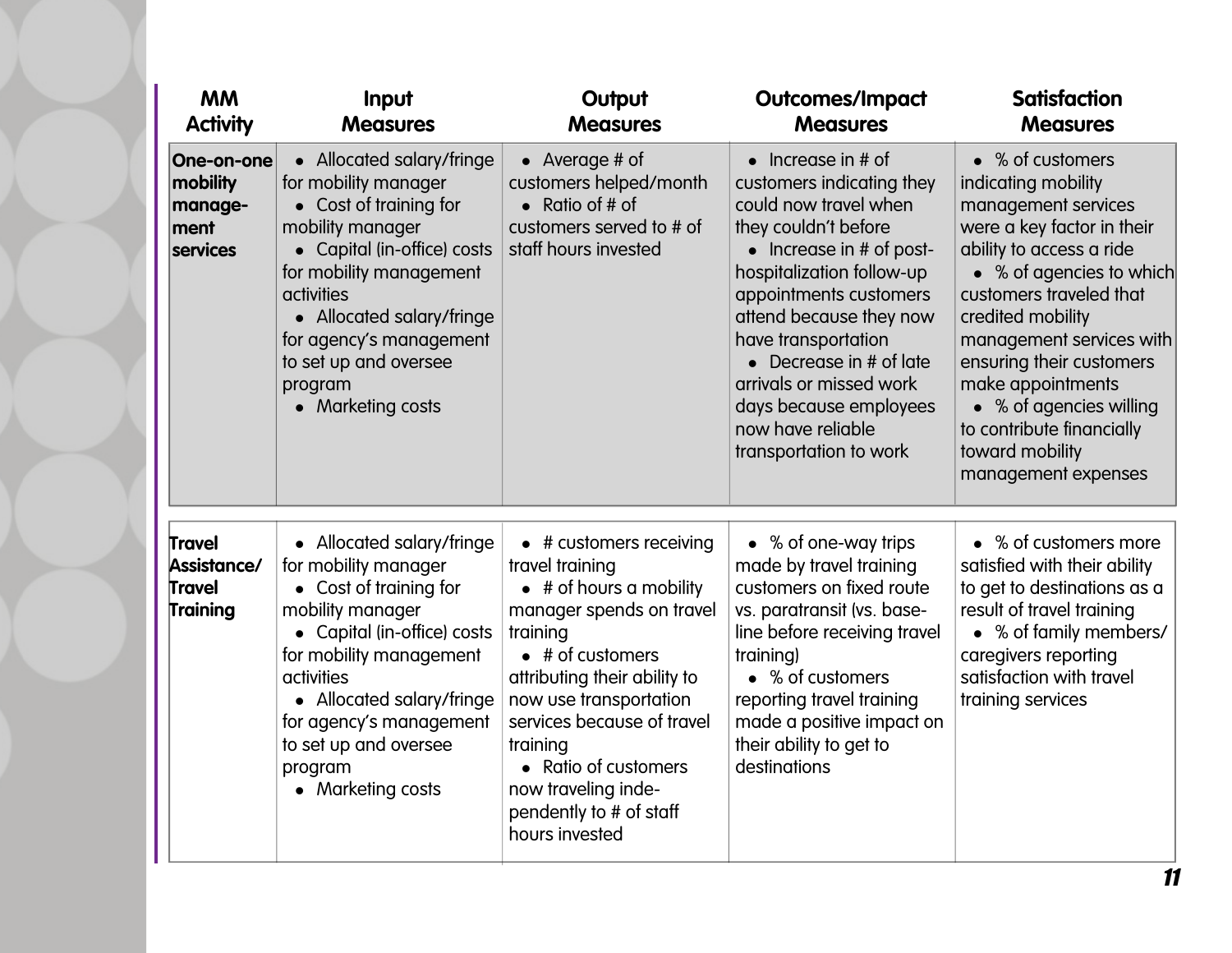# SHARING YOUR PERFORMANCE MEASURE DATA

A mobility management agency can use its performance measurement data to communicate progress to its stakeholder group, defined both narrowly (e.g., staff, funders, partners, end users) and broadly (the community at large, elected officials). Yet, as an organization's cache of data grows, the challenge becomes how to communicate those data in a meaningful way and how to leverage the data to promote the missions of the participating organizations as well as that of the mobility management program.

The key to sharing large data sets is to synthesize them so that they are easily digestible. Any data reported, whether in text or graphics, should be tied to the organization's goals and objectives. Doing so can increase accountability, giving funders and other stakeholders confidence that their resources are being spent in a targeted way to achieve intended results.

One type of graphic for sharing your performance measure data is a dashboard. In creating a dashboard there are a number of "dos" and "don'ts" to keep in mind:

- Avoid data that are incorrect or misleading.
- Don't offer too much information; prioritize what data to share based on the needs and interests of the audience so that you do not overwhelm them with data that are either too detailed or too general to be useful.
- Provide data in alternative formats so it is accessible to all potential users.
- Communicate with stakeholders regularly about their use of the data to make continuous improvements to meet their needs.
- Keep the performance measurement data development process timely; older data are less useful.
- Make sure to use high-quality, well-developed data.

The Council of Nonprofits has created a [resource](https://www.councilofnonprofits.org/tools-resources/dashboards-nonprofits ) for nonprofits developing dashboards. From the for-profit world, Juice Analytics.com has created a comprehensive [guide](http://www.juiceanalytics.com/white-papers-guides-and-more/) to creating dashboards, including a discussion of the types of different graphics, colors, and layouts and their use.